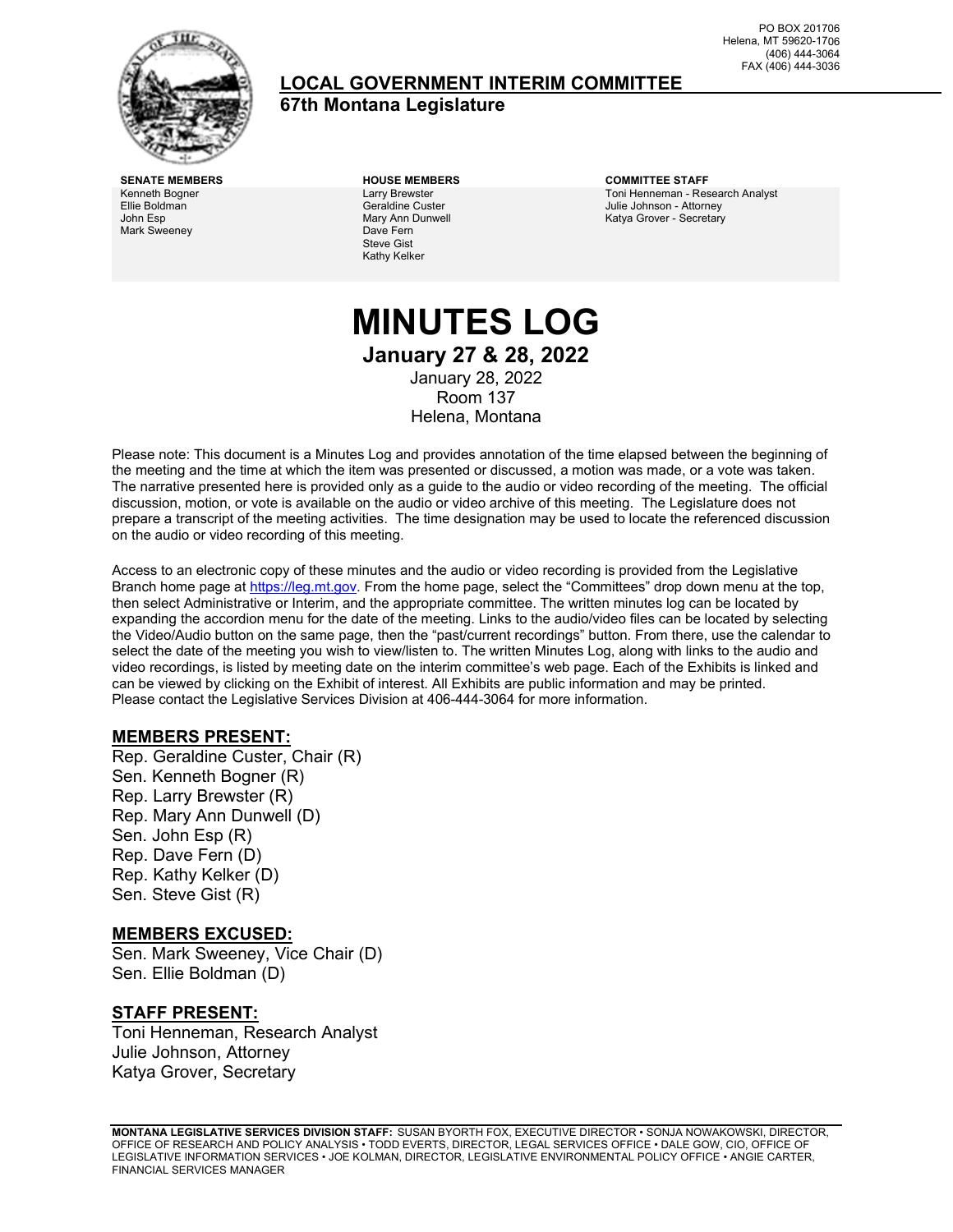# **AGENDA ([Attachment 1](https://leg.mt.gov/content/Committees/Interim/2021-2022/Local-Gov/22_Jan/LGIC_JanFINALAgenda.pdf))**

# **VISITORS' LIST [\(Attachment 2\)](https://leg.mt.gov/content/Committees/Interim/2021-2022/Local-Gov/22_Jan/jan-28-attachment2.pdf)**

# **RECONVENE**

- 09:02:28 Chair Custer reconvened the meeting at 9:02 a.m.
- 09:03:33 Rep. Brewster disclosed that he was offered a position as interim general manager for the Water District in the City of Billings and that there was no conflict of interest.

#### **SPECIAL DISTRICTS – EDUCATIONAL MATERIALS**

#### **Review of District Types**

09:04:50 09:05:00 09:09:21 09:10:30 09:12:54 09:13:11 09:13:53 09:14:17 09:14:58 09:20:10 09:21:41 09:24:38 Toni Henneman, Research Analyst, referred the committee to public comment from Rob Cook, Montana Newspapers Association Lobbyist, that was placed at the members place. **([Exhibit](https://leg.mt.gov/content/Committees/Interim/2021-2022/Local-Gov/22_Jan/PrintVDigitalEvidenceinCourt.pdf) 9)** Ms. Henneman discussed the Financial Reporting Requirements – Local Government Entities briefing paper. **[\(Exhibit](https://leg.mt.gov/content/Committees/Interim/2021-2022/Local-Gov/22_Jan/LGFinancialReporting.pdf) 10)** Rep. Kelker asked Ms. Henneman who would be liable if the board was not running the water system correctly. Ms. Henneman continued her presentation. Rep. Gist asked Ms. Henneman to define the term "audit". Ms. Henneman responded. Chair Custer commented. Ms. Henneman continued her presentation on Local Government Entities. **[\(Exhibit](https://leg.mt.gov/content/Committees/Interim/2021-2022/Local-Gov/22_Jan/LG_Entities_10-04-2021.pdf) 11)** Rep. Dunwell asked why the Richland County Housing Authority is considered a special district. Rep. Fern asked how the department handles the information and does the department have enough staff to flag these issues. Rep. Dunwell discussed the paperwork associated with the local government entities and asked why there is the need for special districts and why can't local governments or cities and towns cover the needed services. Ms. Henneman discussed Municipal Annual Financial Reports to show the committee how the entities might be utilized **[\(Exhibit](https://leg.mt.gov/content/Committees/Interim/2021-2022/Local-Gov/22_Jan/City_TownAFRs.pdf) 12)**. She referred the committee to the packet of documents that deals with the county side **[\(Exhibit](https://leg.mt.gov/content/Committees/Interim/2021-2022/Local-Gov/22_Jan/CountyTaxLevies.pdf)  [13\)](https://leg.mt.gov/content/Committees/Interim/2021-2022/Local-Gov/22_Jan/CountyTaxLevies.pdf)**.

# **Public Comment** - None

# **SPECIAL DISTRICTS: MARA COMMITTEE UPDATE**

09:32:26 Nick VanBrown, Fiscal Analyst, LFD, provided an update on the MARA Study.

# **Committee Discussion**

- 09:41:54 Rep. Dunwell asked Mr. VanBrown what the difference is between taxing districts and special districts.
- 09:43:56 Rep. Dunwell asked what the method of payment is that the property owners use.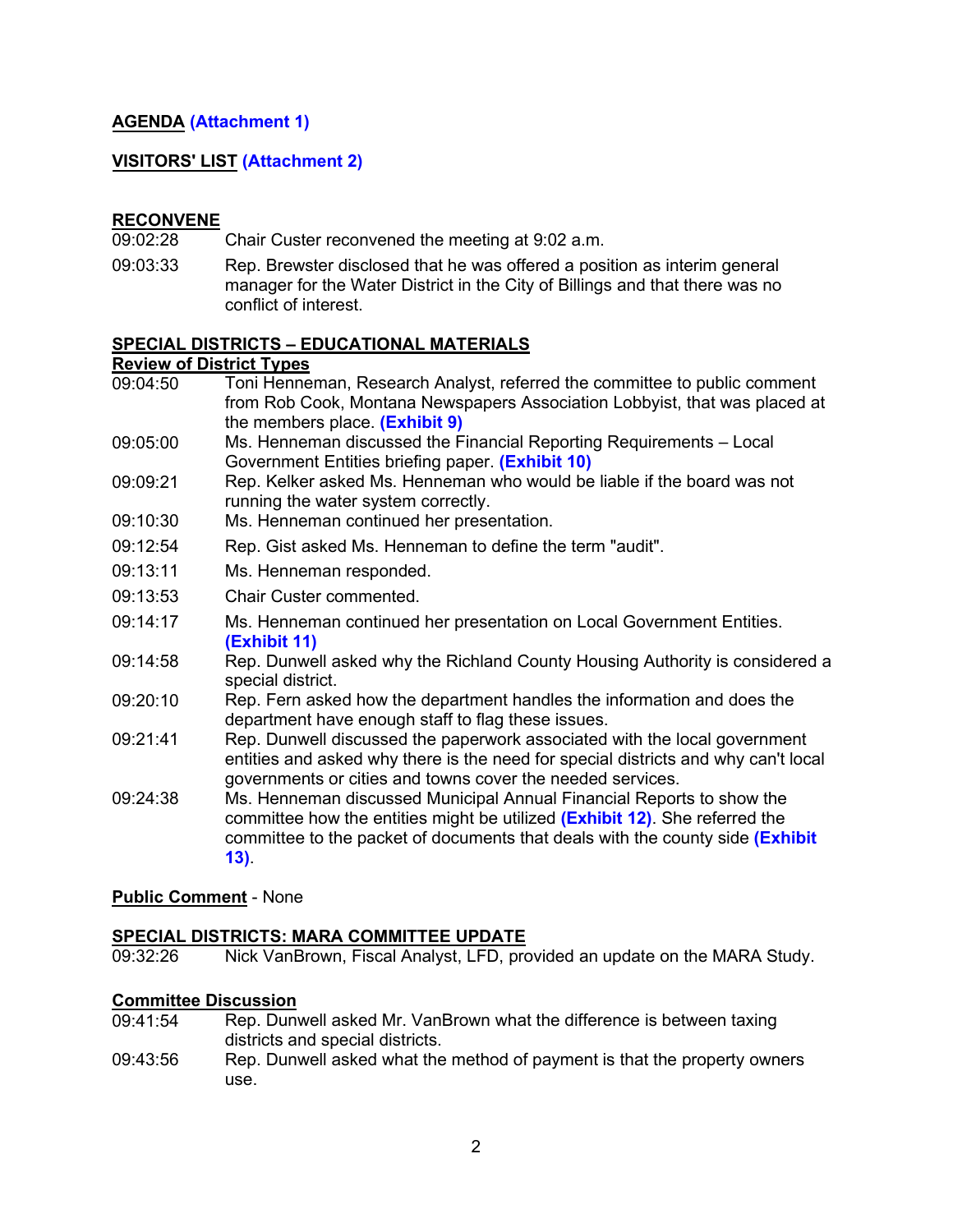#### **Public Comment** - None

# **HOUSE JOINT RESOLUTION 30: COUNTY WATER/SEWER DISTRICT STUDY Summary of Comparable Statutes**

# **Current Statutory Language for Board Composition**<br>09:45:38 Ms. Henneman gave a presentation on st

Ms. Henneman gave a presentation on statutory language for board compositions in the briefing paper HJ 30: County Water and/or Sewer Districts. **[\(Exhibit](https://leg.mt.gov/content/Committees/Interim/2021-2022/Local-Gov/22_Jan/HJ30BoardComp_Statutes.pdf) 14)**

# **Questions from the Committee**<br>09:49:19 Rep. Kelker referre

- Rep. Kelker referred to her earlier question about board members' liability and noted that people didn't have professional knowledge and were hesitant to have the responsibility serving on boards.
- 09:51:50 Rep. Custer elaborated further on the points raised by Rep. Kelker.
- 09:52:11 Ms. Henneman responded.

# **Appointment and Election Processes**<br>09:52:32 Ms. Henneman gave a pro-

Ms. Henneman gave a presentation on appointment and election process in the HJ 30 Study **[\(Exhibit](https://leg.mt.gov/content/Committees/Interim/2021-2022/Local-Gov/22_Jan/HJ30_ComparableStatutes.pdf) 15)**.

# **Public Comment on HJ 30 Study**

Dan Clark, Director, Local Government Center

# **Questions of Mr. Clark**<br>10:06:40 Rep. Duny

- Rep. Dunwell asked about 15-10-420, MCA, and the constraints put on local government to create more taxing districts.
- 10:08:30 Rep. Dunwell asked about the limit on increasing the mills by one half the rate of inflation.
- 10:09:55 Rep. Dunwell asked if we are creating more bureaucracy and administrative work than is necessary.
- 10:10:19 Sen. Esp explained what 15-10-420 contemplated.
- 10:11:53 Rep. Kelker asked about the sunset concept.
- 10:14:42 Rep. Kelker said that what Mr. Clark described are opportunities for what one might call best practice and those are the ones that we should be making people aware of them.
- 10:15:36 Rep. Gist asked about the scope of operation, how that looks, and could Mr. Clark explain how the process works.
- 10:18:46 Rep. Brewster asked Mr. Clark to comment on a hypothetical situation of when half the members of the board decide that they don't like what the other half is doing so they file a lawsuit. Is the district liable for both sides if they feel they are acting within their scope.
- 10:20:40 Eric Bryson, Montana Association of Counties (MACo), responded to Rep. Dunwell's and Sen. Esp's comments and questions.
- 10:27:43 Tim Burton, Executive Director, Montana League of Cities and Towns, commented further on Mr. Clark's and Mr. Bryson's comments.
- 10:31:00 Julie Spencer, District Manager, Bigfork Water and Sewer District and Woods Bay Water and Sewer District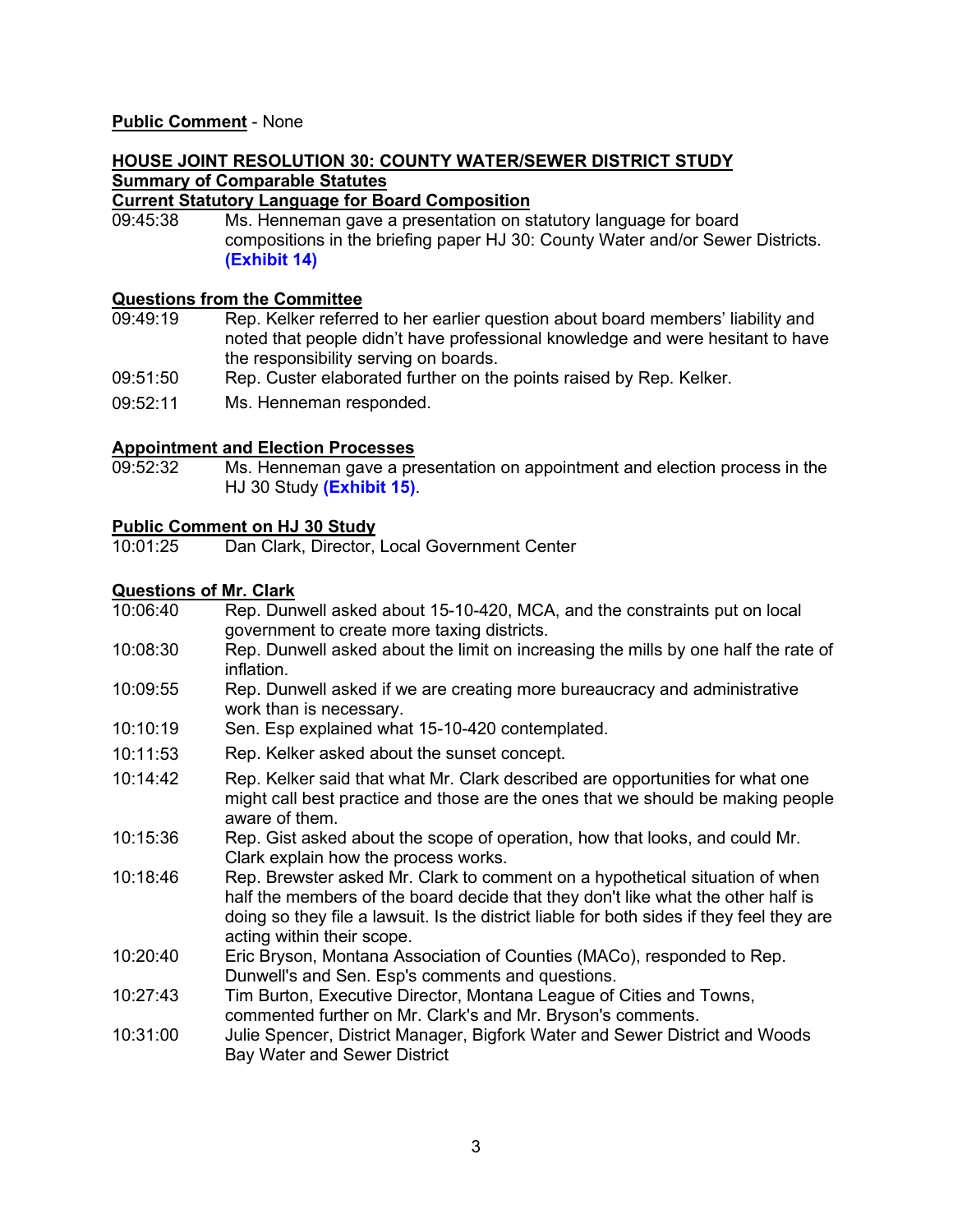# **COMMITTEE WORK SESSION: HJ30 STUDY**

10:33:25 Ms. Henneman discussed the timeline for the HJ 30 Study.

#### **Committee Suggestions for the Study**

- 10:34:23 Rep. Fern suggested making training opportunities more available.
- 10:35:50 Rep. Kelker said it is important that the scope of work be clearly stated in a document when a district starts and if there are changes, have something in writing regarding what the districts can and can't do.
- 10:37:47 Rep. Kelker said that there needs to be a provision in the creation document stating that at specific intervals local government members would need to look at the purpose and scope with an opportunity to expand on the content of those documents.
- 10:38:18 Rep. Brewster suggested a possible bill draft that strikes language in the code where managers and board secretaries have to be bonded. He said that the language that allows the district to be absorbed by a municipality is unclear.
- 10:39:27 Rep. Gist asked Rep. Brewster what the purpose is of the having managers and secretaries bonded.
- 10:40:06 Mr. Bryson responded to the bonding question.
- 10:41:03 Rep. Custer commented on the bonding issue.

#### **BREAK** (reconvened at 11:15 a.m.)

# **SPECIAL DISTRICT OVERSIGHT – POTENTIAL CORRECTIVE MEASURES Overview of HB694 (2021)**

Ms. Henneman gave a presentation on the 2021 House Bill 694 Summary briefing paper. **([Exhibit](https://leg.mt.gov/content/Committees/Interim/2021-2022/Local-Gov/22_Jan/HB694Summary.pdf) 16)**

#### **Committee Discussion**

- 11:30:05 Rep. Kelker asked Rep. Gist who supported HB 694 in the 2021 Session.
- 11:36:40 Rep. Kelker asked if there was anything specific that needed to be taken care of that caused people to not vote for the bill.
- 11:37:59 Rep. Kelker asked if there were any county attorneys who were against HB 694.
- 11:38:40 Ms. Henneman responded.
- 11:38:54 Rep. Gist responded.
- 11:40:36 Rep. Fern commented.
- 11:45:03 Rep. Brewster commented.

# **Training and Corrective Options**<br>11:46:50 Dan Clark, Montana

- Dan Clark, Montana State University, Local Government Center, discussed training options for local government entities.
- 11:54:22 Eric Bryson, Montana Association of Counties (MACo)

# **Committee Discussion**<br>12:04:41 **Sen. Esp**

- Sen. Esp gave background information on HB 694.
- 12:07:12 Rep. Gist discussed the overall costs and funding sources.